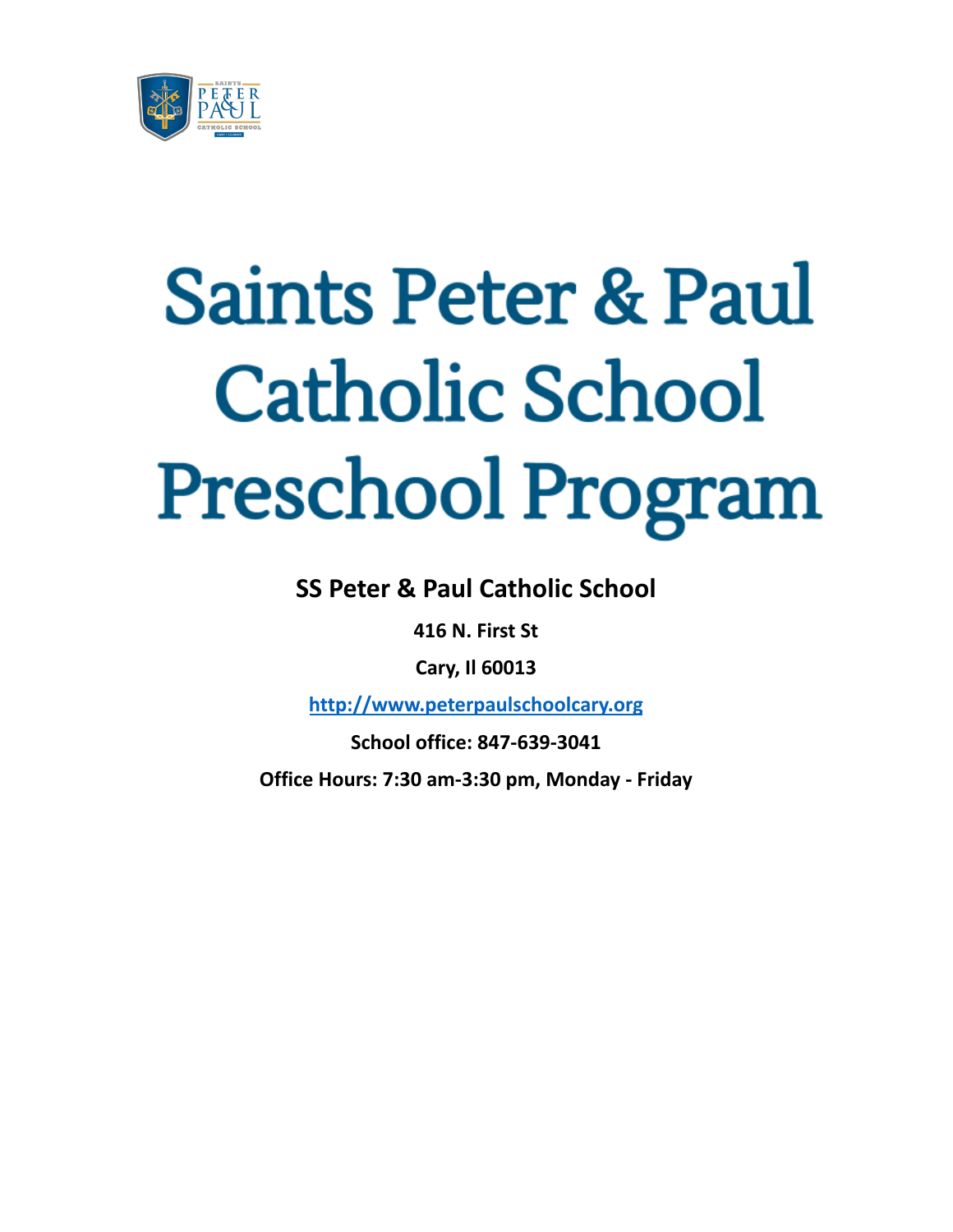### **PRESCHOOL STAFF**

**Mr. Nick Satterlee, Principal nsatterlee@ssppcary.org Mrs. Carolyn Strong, Asst. Principal cstrong@ssppcary.org**

### **Preschool 4**

**Mrs. Dawn Lajb dlajb@ssppcary.org Aide: TBD**

### **Preschool 3/4**

**Ms. Lisa Crabb lcrabb@ssppcary.org Aide: TBD**

### **Preschool 3**

**Mrs. Daina Howland dhowland@ssppcary.org Aide: TBD**

### **Preschool 2 & PK3-Jr3 Mrs. Harriet Chodil [hchodil@ssppcary.org](mailto:hchodil@ssppcary.org) Aide: TBD**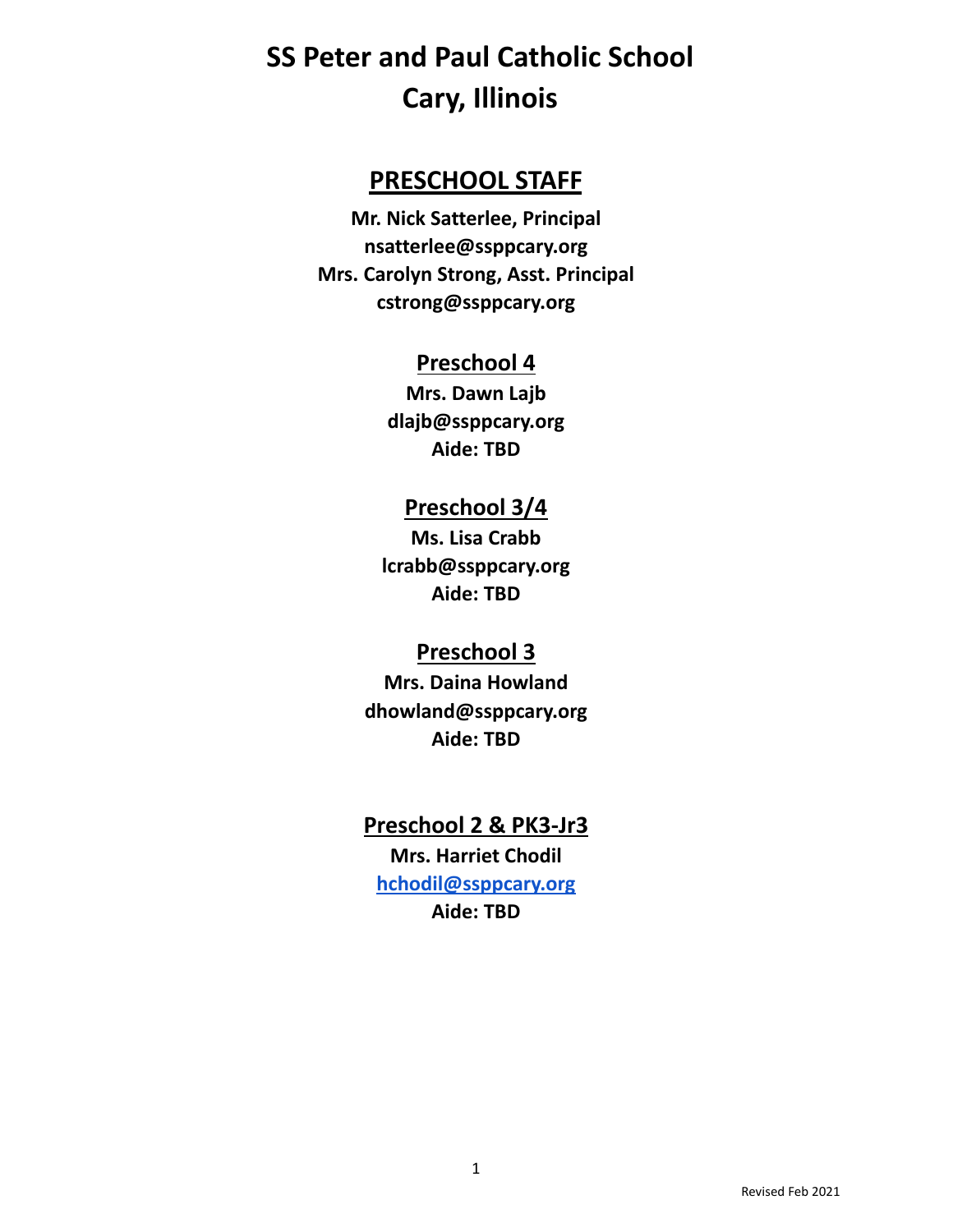| <b>TABLE OF CONTENTS</b>                                             |    | Page           |
|----------------------------------------------------------------------|----|----------------|
| <b>MISSION STATEMENT</b>                                             |    | 3              |
| <b>PHILOSOPHY</b>                                                    |    | 3              |
| ABSENCE FROM SCHOOL                                                  |    | 4              |
| ABUSE/NEGLECT                                                        |    | 4              |
| <b>ADMISSIONS</b>                                                    |    | 4              |
| ALLERGIES.                                                           |    | 4              |
| ARRIVAL & DEPARTURE                                                  |    | 4              |
| <b>AUTHORIZED PERSONS TO PICK UP YOUR CHILD</b>                      |    | 4              |
| <b>BACKPACKS</b>                                                     |    | 5              |
| <b>CALENDAR</b>                                                      |    | 5              |
| <b>CLOTHING</b>                                                      |    | 5              |
| <b>COMMUNICATIONS</b>                                                |    | 5              |
| <b>CURRICULUM</b>                                                    |    | 6              |
| <b>DISCIPLINE</b>                                                    |    | $\overline{7}$ |
| <b>EMERGENCY PREPAREDNESS PLAN</b>                                   |    | 8              |
| <b>ENROLLMENT PREREQUISITES</b>                                      |    | 8              |
| <b>EXTENDED CARE OPTIONS</b>                                         |    | 8              |
| <b>FAMILY INFORMATION</b>                                            |    | 9              |
| <b>FOOD ITEMS</b>                                                    |    | 9              |
| GOALS OF THE PRESCHOOL PROGRAM                                       |    | 9              |
| <b>HEALTH</b>                                                        |    | 10             |
| <b>ILLNESS</b>                                                       |    | 11             |
| KINDERGARTEN READINESS GOALS                                         |    | 12             |
| <b>MEDICATION</b>                                                    |    | 13             |
| <b>NAP &amp; REST TIME</b>                                           |    | 13             |
| PARENT INVOLVEMENT/VOLUNTEERISM                                      | 13 |                |
| PARTIES, BIRTHDAY                                                    |    | 14             |
| <b>RIGHT TO AMEND</b>                                                |    | 14             |
| SAMPLE DAILY SCHEDULE                                                |    | 14             |
| SEPARATION ANXIETY                                                   |    | 14             |
| <b>TEACHER-PARENT CONFERENCES</b>                                    |    | 15             |
| <b>TOYS</b>                                                          |    | 15             |
| TUITION FOR PRESCHOOL                                                |    | 15             |
| SS Peter & Paul Catholic School PARENT(S)' SIGNED HANDBOOK AGREEMENT |    | 16             |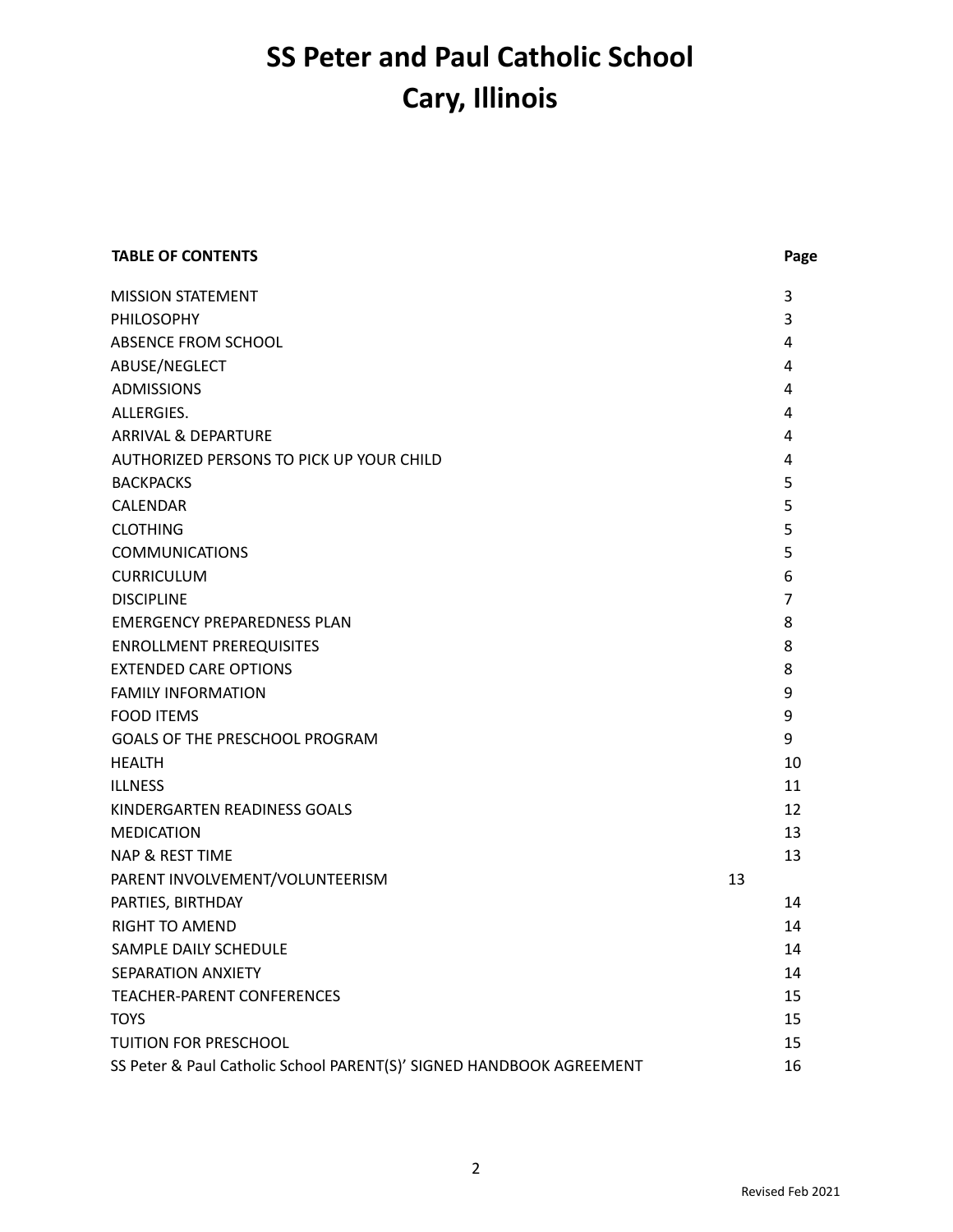### *Preschool Mission Statement*

*SS. Peter and Paul Catholic Preschool exists to help students reach their highest potential as a Catholic Christian. We will accomplish this by:*

- *Encouraging students to model their lives after our Savior, Jesus Christ.*
- *Fostering a sensitivity to the needs of our local and worldwide communities.*
- *Spreading the Gospel message through words and actions.*
- *Continuing the tradition of excellence in Catholic education.*

### *Philosophy of SS. Peter & Paul Catholic School*

*We believe that Catholic education begins with faith. Through educational ministry, SS Peter and Paul Catholic School works together with parents, who are the primary educators of their children, to assist students in the development of their spiritual, intellectual, moral, and physical gifts. We want our students to come to know what it means to be a Catholic Christian as they grow in the ability to respond to God's love through involvement in the academic, cultural, social, and civic concerns of daily life. SS. Peter and Paul Catholic School strives to:*

- *● Provide meaningful faith instruction and experience.*
- *● Meet each student's academic needs through well planned instruction.*
- *● Develop the creative potential of each child.*
- *● Promote a sense of peace and justice.*
- *● Teach self-discipline as the means to obtain a high standard of moral integrity.*
- *● Achieve academic excellence through challenging educational experiences.*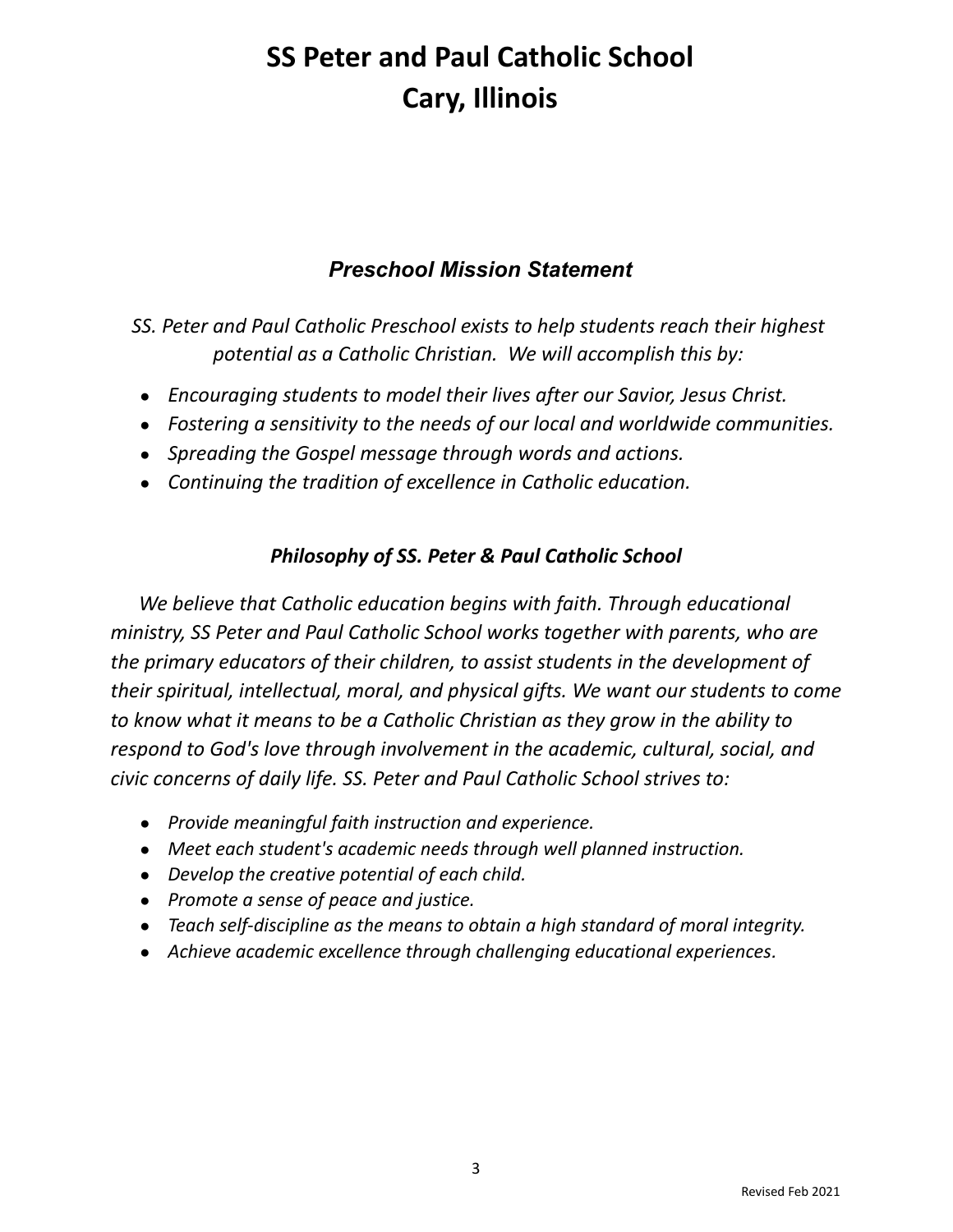#### **ABSENCE FROM SCHOOL**

If your child will be absent from school, preschool parents are asked to email your teacher directly and call the attendance line 847-639-3041 ext. 288 before 8:00 am to report the absence and the reason for the absence.

#### **ABUSE/NEGLECT**

The staff at SS Peter & Paul Catholic School must report suspicion of any form of child abuse. This includes sexual abuse, physical abuse, emotional abuse, or neglect. The school does not condone, hide or tolerate any type of child abuse. Our foremost responsibility is to ensure the health, safety and welfare of all children.

#### **ADMISSIONS**

Children are admitted to SS. Peter & Paul Catholic School on a "first come, first serve" basis within the following guidelines. Waiting lists will be established prior to final registration.

Catholic Schools in the Diocese of Rockford shall be in compliance with all relevant case law interpreting the Illinois School Code, including Plyler v. Doe.

The order in which students will be admitted is as follows:

- 1. Children currently enrolled at SS. Peter & Paul Catholic School.
- 2. Children on an existing waiting list due to a currently filled classroom.

#### **ALLERGIES**

It is the parent's responsibility to notify the school and teacher of a child's allergies to food, insects or other substances. The preschool is nut-free. Any items containing nuts should not be sent to school for snack or lunch if applicable. Refer to the school handbook for our detailed Allergy Awareness Guidelines.

#### **ARRIVAL & DEPARTURE**

Preschool class begins at 8:00 am and ends at 11:00am. Students signed-up for Stay & Play need to be picked up by 2:00pm. Any student remaining after 2:00pm must be enrolled in the school's Aftercare Program.

Parents should walk their children up to the front door between 7:50-8:00 am. Teachers will help your student put their belongings away in their lockers/cubbies.

#### **AUTHORIZED PERSONS TO PICK UP YOUR CHILD**

Parents must provide the school with the names of persons authorized to pick up the child and the names of person(s) NOT authorized. Names MUST BE on the release form for students to leave with someone other than a parent. IT IS THE PARENT(S) OR GUARDIAN'S RESPONSIBILITY TO INFORM THE SCHOOL OF ANY CHANGES IN THE NAMES OF PERSONS AUTHORIZED OR NOT SO AUTHORIZED AND TO UPDATE THE INFORMATION IN THEIR CHILD'S **SCHOOLSPEAK** PROFILE.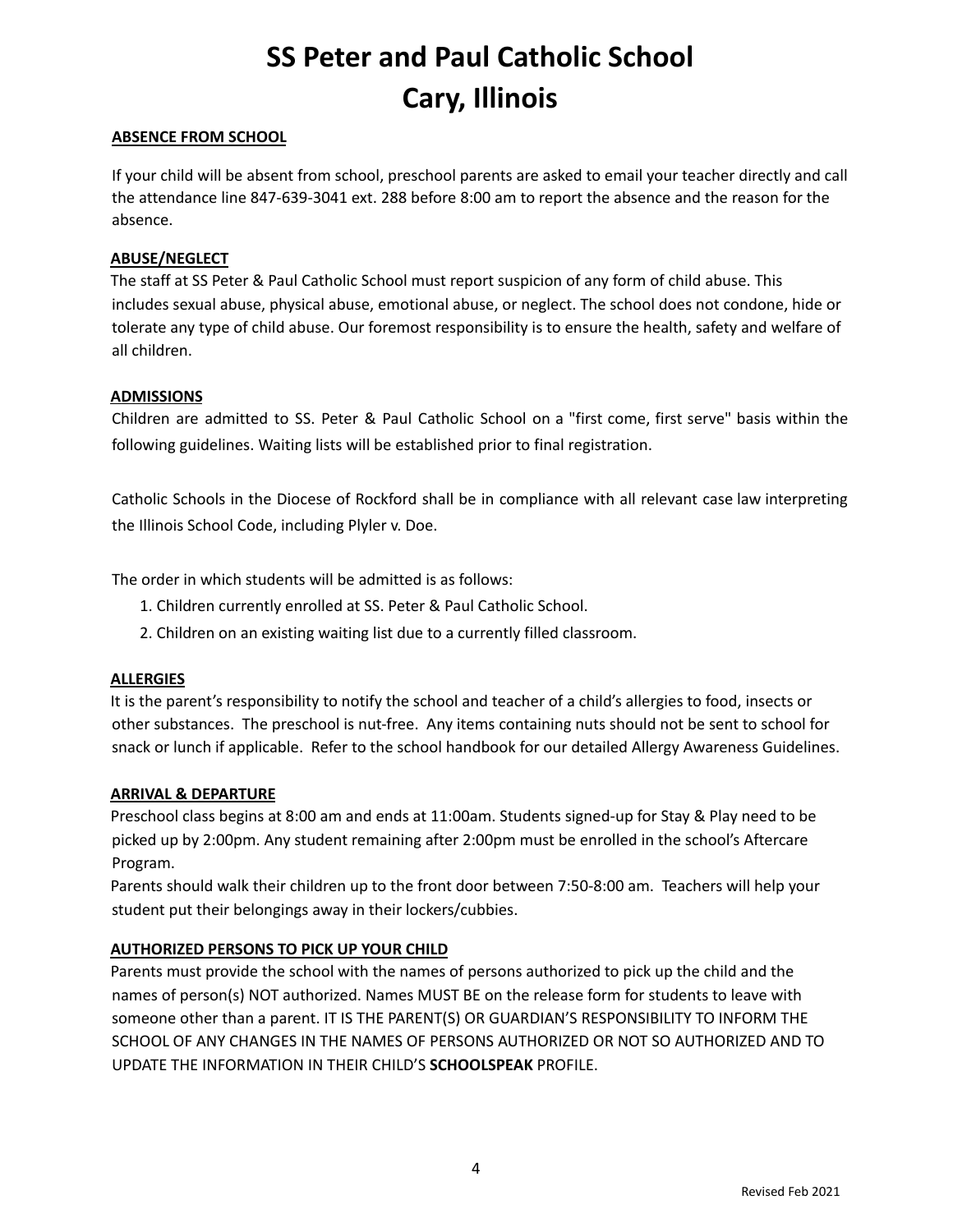In the case of parents separating, copies of court orders must be provided to the school before any staff person can prevent a child from being picked up by a non-custodial parent. The school will release children to authorized persons only. The school, prior to the child being released, may request photo identification or other identification.

#### **BACKPACKS**

Backpacks should be "NORMAL" size (approximately 12" x 16"). Avoid mini-packs and backpacks with wheels. Please label backpacks.

#### **CALENDAR**

The preschool follows the regular SSPP Catholic school calendar. Check the school website: <https://www.peterpaulschoolcary.org/>

#### **CLOTHING**

Preschool students are not required to wear the school uniform. Children should be dressed comfortably in play clothes. Students will be participating in activities that might cause clothes to get dirty or stained. Shoes must cover the entire foot—toes, sides, and rear of feet; Velcro shoes are preferred. Clogs, sandals, and similar styles are inappropriate. Each child should have a change of clothes to be kept at school. The change should include a top, pants, undergarments, and socks. Clothing items should have identifying markings on them.

Outdoor clothing should be appropriate for the weather (such as boots, snow pants, hats, and gloves) and labeled with the student's name.

#### **COMMUNICATIONS**

In addition to communication from your child's classroom teacher, a number of other communication methods are utilized by the school. Refer to the school handbook for detailed descriptions. The school website: www.peterpaulschoolcary.org includes weekly newsletters, the school calendar, and other useful information. Parents are encouraged to check the site regularly.

The school will use SchoolSpeak emails and phone alerts to contact parents in the event of an emergency. It is the parents' responsibility to ensure the school has current email addresses and phone numbers.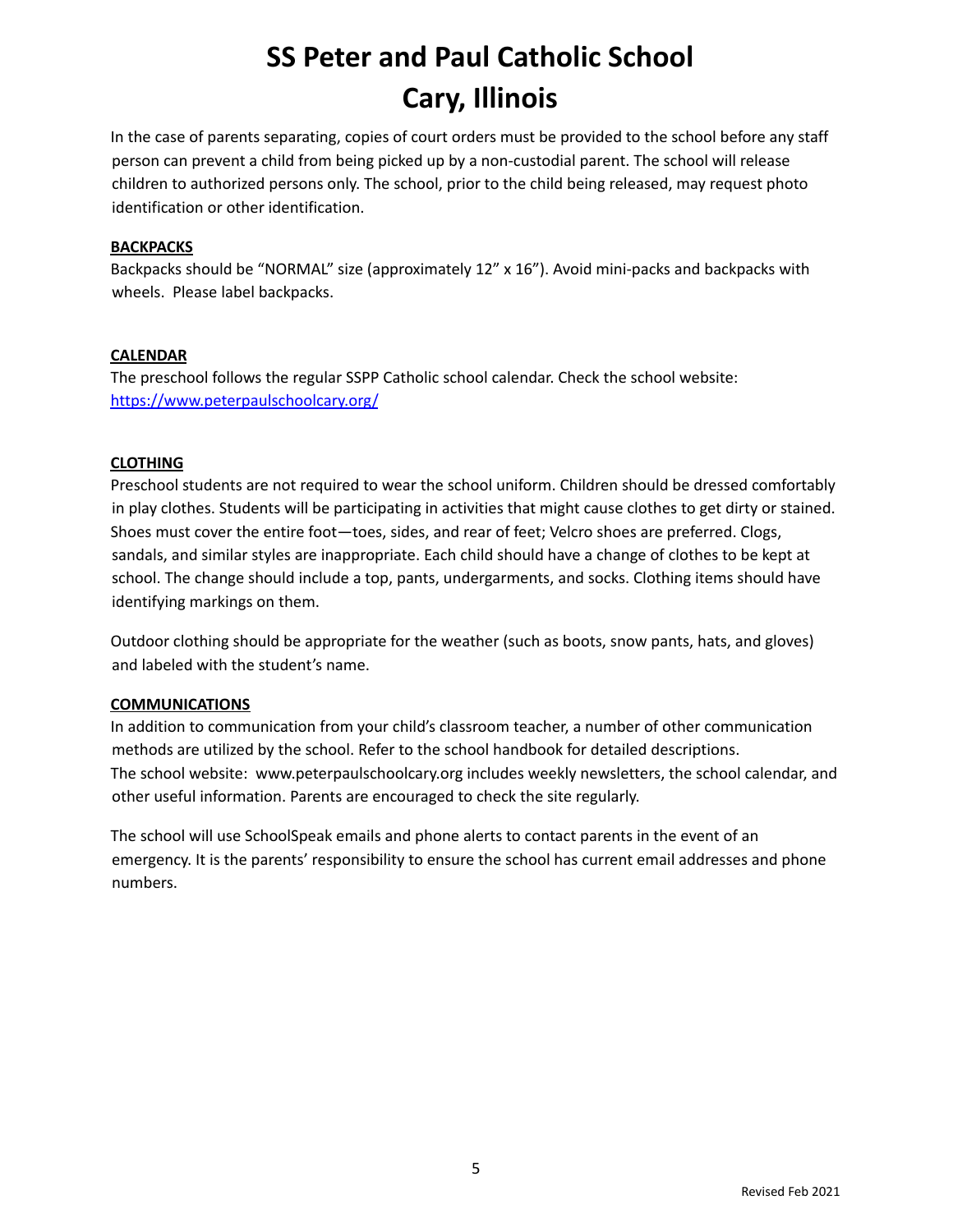#### **CURRICULUM**

Our preschool curriculum is designed to prepare students for the SSPP K-8 curriculum. The following skills lay the foundation for this preparation:

FAITH FORMATION: At a level appropriate for the age, students will learn about and practice the Catholic faith [www.ceorockford.org/religion-curriculum](http://www.ceorockford.org/religion-curriculum) in accordance with the Diocese of Rockford Department of education services.

As the school recognizes our parents to be the primary educators of their children, parents must realize their critical role as Catholic faith teachers by practicing our faith at home (regular Mass attendance on Sundays and holy days of obligation, regularly participating in the sacraments, praying at home as a family, etc.). In class, students will participate in a variety of activities introducing them to the Catholic faith and providing a foundation for the future reception of the sacraments.

PHYSICAL DEVELOPMENT utilizes cross-curriculum activities that suit the child's physical development of large and small motor (muscle) skills. This is achieved through an environment that provides freedom of expression, challenges, and the opportunity for frequent repetition. The ability to have control over one's own body provides satisfaction, pride, and positive self-awareness.

DRAMATIC PLAY is a child-centered activity. Children engage in pretending, role-playing, and imaginative play. These activities enhance a child's intellectual, physical, creative, and social-emotional development. By providing a variety of materials and situations, children are able to integrate what they learn and experience into reality. By practicing social and communication skills, they learn to resolve conflicts, express their individuality, and realize their creativity.

MATH AND SCIENCE activities are designed for exploration and discovery. Through hands-on experiences, children will experiment using a variety of math and science techniques. These concrete experiences allow children to gradually comprehend math and science. By providing opportunities to explore and develop a sense of stewardship for God's earth, children will begin to gain respect and appreciation for our natural environment.

LANGUAGE DEVELOPMENT includes reading, writing, listening, and speaking skills. Children are involved with quality literature in diverse settings. Children are encouraged to explore a variety of writing materials used in ways that are interesting, meaningful, and fun. Children are encouraged to express themselves and listen to others in a variety of situations. By integrating these opportunities throughout the day, the children practice effective communication skills.

MUSIC: Children will have opportunities to experience music from a variety of genres and cultures. Instruments and singing allow the children to express themselves emotionally and creatively, as well as experience musical elements. Music and movement are integrated as enjoyable parts of the curriculum, which encourage children to take risks and overcome inhibitions.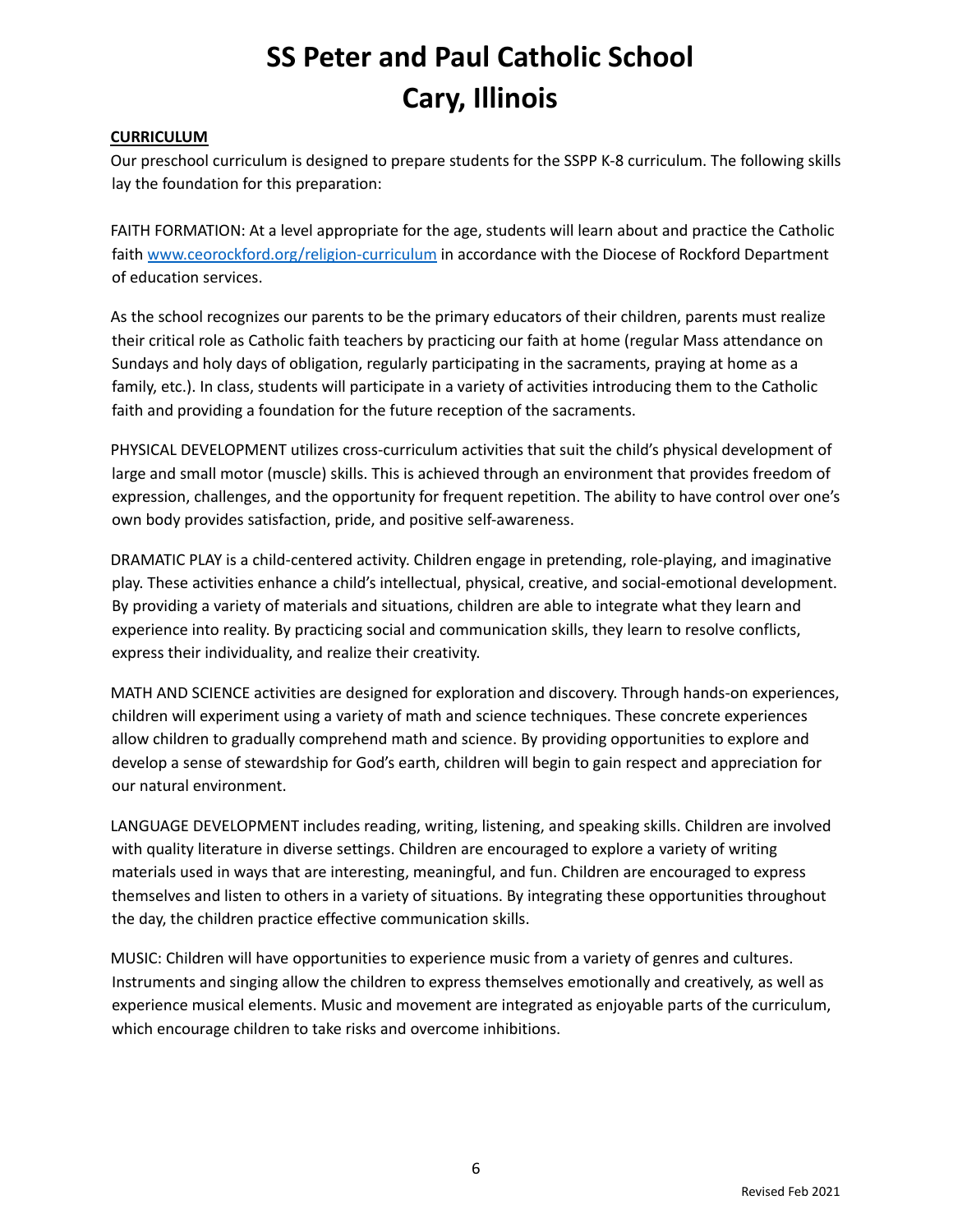OUTDOOR PLAY is an extension of the classroom. The goal is to provide an enriched environment for physical exploration of each child's abilities, which stimulates sensory and physical play. The outdoor experience broadens a child's perspective of the world through freedom of expression and movement.

#### **DISCIPLINE**

We believe that discipline is a positive ongoing process that teaches children how to effectively relate to others.

We encourage the use of self-control, redirection, problem-solving, and cooperation. These methods are utilized to teach children how to be responsive and accountable for their own behavior. By targeting the child's behavior as opposed to the child, we believe the end result is more positive self-esteem.

Preschool Discipline Procedure

- 1. When a behavior problem occurs in the classroom, "Time Out" (1 minute per age year) is given to the child, then appropriate behavior is discussed. The staff will remind the child of the rules and allow the child to rejoin the group.
- 2. Regular behavioral problems are reported to the parent(s) and they are asked to help correct the situation. A written warning may be given to the parent(s) with the approval of the Principal.
- 3. The problem is directed to the Assistant Principal.
	- A conference will be held between the parent(s) and the Assistant Principal/teacher to develop a method of treatment for the problem and/or
	- The Assistant Principal offers the names of appropriate local support services to the parent(s).
	- A written warning may be given to the parent(s) at this time.
- 4. After the above procedure has been followed, a child may be removed from the program if:
	- a. The child poses a threat to self, staff, or other children in the program.
	- b. The child behaves in a manner that is difficult to manage in a large group.
	- c. The child or parent(s) uses abusive language or threatens other children or staff.
	- d. The child or family continues to act against preschool policies as explained in the SSPP Catholic School hand-book.
	- e. The Principal's professional judgment is that the child can no longer function effectively in the program and/or the program is being adversely affected by the child's presence.
- 5. It is the policy of the preschool to notify the parent(s) of a child with a written warning letter when infractions of policies occur and to hold a conference to discuss the problem before a child is removed from the program. However, some situations may occur that jeopardize the welfare of the children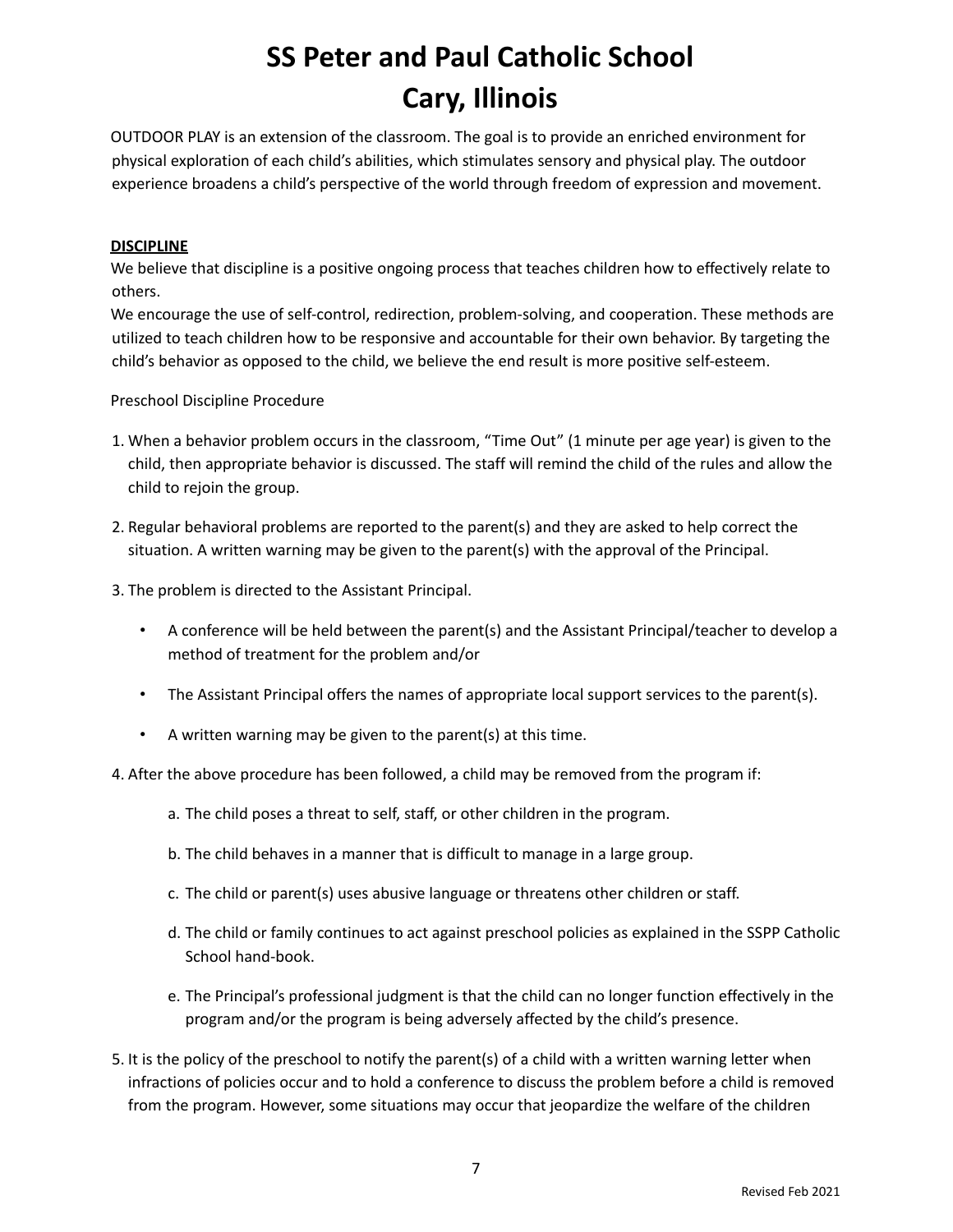and/ or staff. The Principal reserves the right to dismiss a student immediately if such an incident occurs.

6. A parent may appeal a decision made by the school administration by filing a written grievance with the school principal.

#### **EMERGENCY PREPAREDNESS PLAN**

The entire school participates in emergency drills including fire, lockdown, and tornado. If any parent or visitor is present during a drill, they are expected to comply with the emergency procedure protocol under the direction of the staff.

#### **ENROLLMENT PREREQUISITES**

- 1. To be enrolled in the 2-year-old program, the child must turn 2 by September 1 in the year of planned enrollment.
- 2. To be enrolled in the Jr 3-year-old program, the child must turn 3 by December 31 in the year of planned enrollment and potty trained.
- 3. To be enrolled in the 3-year-old program, the child must turn 3 by September 1 in the year of planned enrollment and potty trained.
- 4. To be enrolled in the 4-year-old program, the child must turn 4 by September 1 the year of planned enrollment and potty trained.
- 5. Preschool students must have received all state-required immunizations. Proof of immunizations must be on file in the school office before the first day of school.

#### **EXTENDED CARE OPTIONS**

#### **Stay and Play**

The stay and play option are available on the days that your child attends the morning preschool session. Children can extend their day from 11:00 am -2:00 pm for an additional \$15 per day (payable on the day of stay). Drop-in Stay & Play operates on a first-come, first-serve basis, with a maximum capacity of 10 students per class. At least a 24-hour notice is required.

#### **Before and After Care**

The optional Before and After School Care Program exists to provide an environment where each child is supervised by responsible people in a wide variety of activities during the before and after school hours. This is a caring, safe, and supportive program that exists for the personal growth and wellbeing of each child. These programs are well rounded to provide children with social, emotional, and recreational activities that are self-directed, and staff directed. Before Care allows for a morning drop off as early as 6:30 am and ends as your child preschool class begins. After Care begins at the end of the normal school day and allows for pick up as late as 6:00 pm. There is an additional fee to use this program, and rates will be provided upon request. Refer to the school handbook for specific arrival and dismissal procedures if you choose to use this program.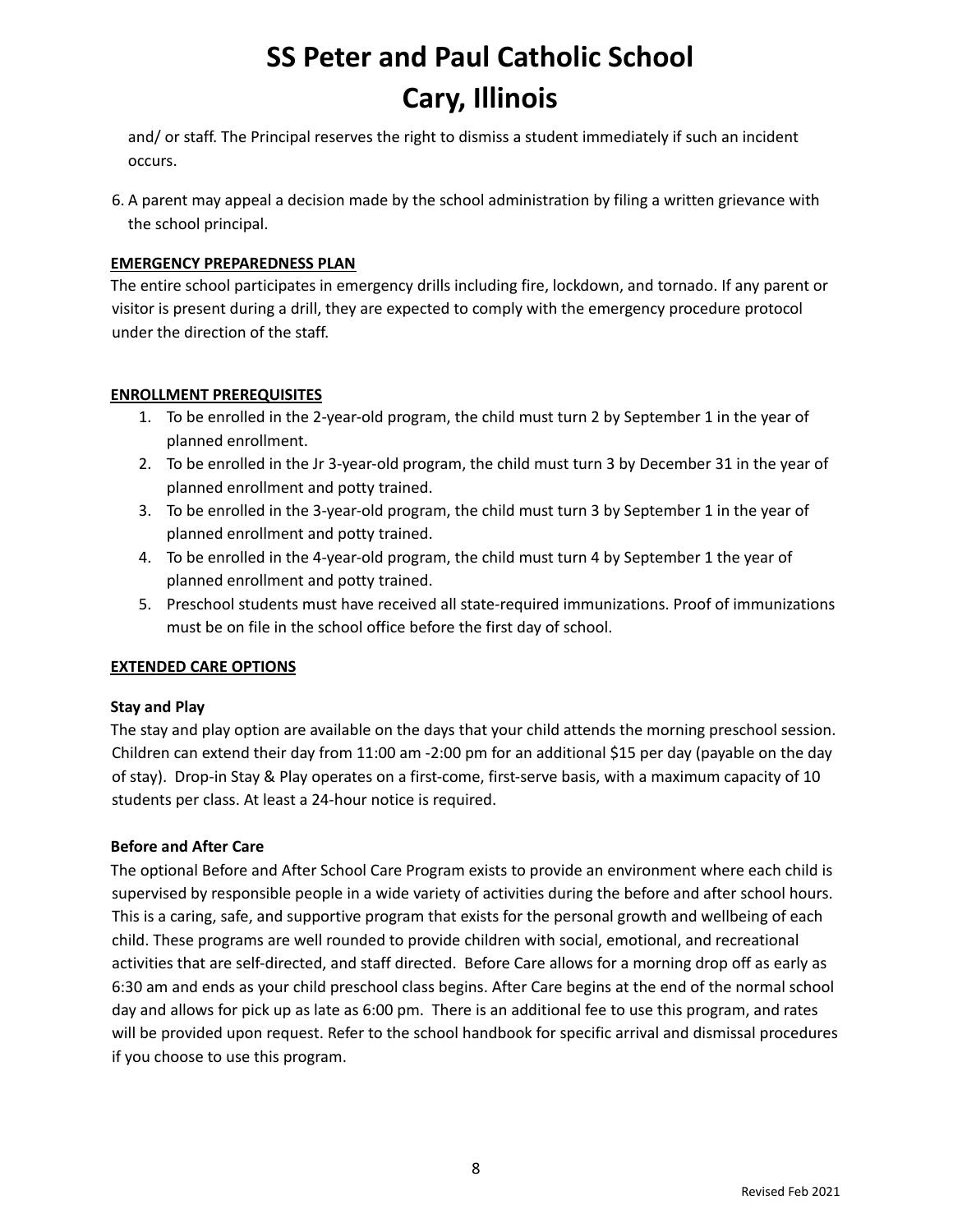#### **FAMILY INFORMATION**

The family home and work addresses and phone numbers, emergency contacts, and authorized care information must be kept current. Parents are responsible to inform the school office of changes to any of these.

#### **FOOD ITEMS**

#### Preschool is a NUT FREE ZONE.

Lunches: Full day children staying for lunch need to bring their lunch or order lunch. Milk may be purchased for the entire school year.

- Label your child's lunch box, containers, water bottles, and backpacks clearly with their name.
- Send utensils (plastic spoons, for example) and napkins with your child's lunch.
- No glass items and no metal knives (use plastic if a knife is necessary) should be sent to school.

Snacks: Students are asked to bring in their own Nut Free snacks. Donations of "Oops, I forgot mine," are always welcome.

#### CANDY & GUM are not allowed.

Allergies: Each school year it is the parent's responsibility to notify the school and teacher of a child's allergies to food, insects, or other substances.

Any items containing nuts should not be sent to school.

Refrigeration: Refrigeration for cold or frozen snacks is NOT available at the school. Please plan snacks accordingly.

#### **GOALS OF THE PRESCHOOL PROGRAM**

- 1. To nurture Catholic faith development in each child and in each child's family
- 2. To help a child develop a good self-image
- 3. To assist a child to become aware of others in relationship to themselves
- 4. To develop independence skills
- 5. To develop social skills
- 6. To be able to share
- 7. To develop communication skills
- 8. To develop physically, emotionally, mentally, and spiritually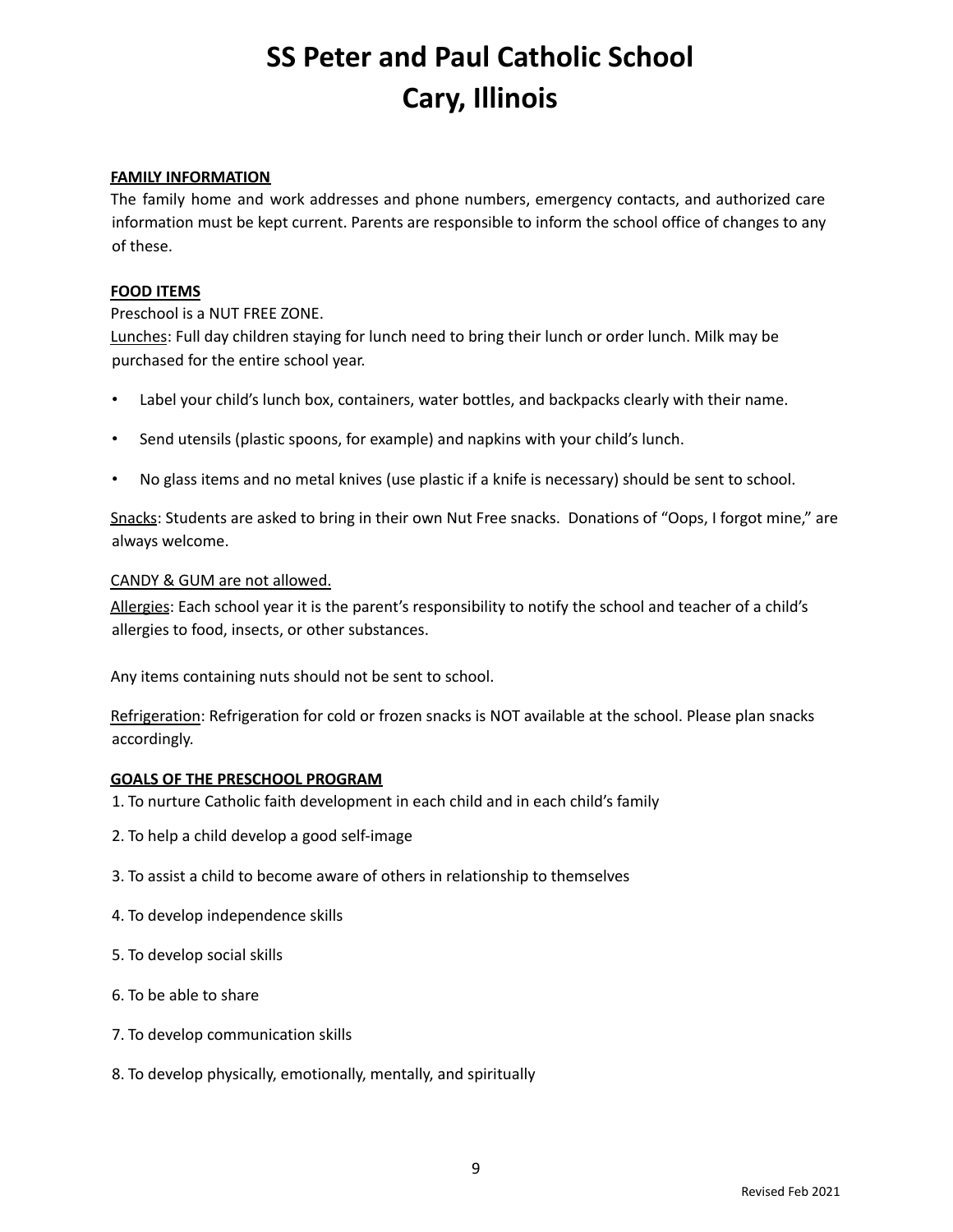#### **HEALTH**

Student health is very important in promoting a good learning environment. If your student has health concerns that may impact their classroom experience (i.e. hearing/vision impairment, food allergies, asthma, diabetes, etc. …) please let the school know in advance so appropriate plans can be made. Health Records: Saints Peter and Paul Catholic School comply with the State of Illinois school health requirements as defined in the Illinois School Code. Every preschool student must have a Certificate of Child Health Examination, due by August 1st of the school year. This is the only acceptable documentation of the physical examination

*-Parents need to complete the heading (name address, etc.) and complete and sign the Health History section of the form.*

-The physician, nurse practitioner, or physician's assistant must complete and sign the To Be Completed By MD/ NP/PA section of the form. The lead screening and diabetes risk assessment screening sections must be completed. The immunization section of the form must be completed (in the month, date, year format) and the dates verified by the health professional's signature. Haemophilus and pneumococcal immunization series are required for preschool students.

- Please keep a copy for your home records.
- Missing or incomplete health records will result in your student being excluded from school.

Vision and Hearing Screening: Vision and hearing screening is an annual requirement in preschool. The screening will be done here at school by the technicians from the McHenry County Department of Health.

Medication: If your child needs to keep any medication (prescription or over the counter) they must have an Authorization for Medication Administration at School Form completed. The form is two-sided, one side for the parents to complete and one side for the physician to complete. The form is available on the school website or in the office.

Food Allergies: If your child has food allergies, please contact the school nurse and make your classroom teacher aware. A food allergy plan can be written based on your child's needs. This must be done at registration or as soon as you become aware of this condition.

Illness: Please note, a child who is sick or has been injured cannot remain at school. Parents must make arrangements to pick up the child. Please have a predetermined plan in the event you need to pick up a child. Preschool students can expect a few sick days since for many students it is their first exposure to a larger group. Students must be symptom and fever-free for at least 24 hours, *without medication*, before returning to school.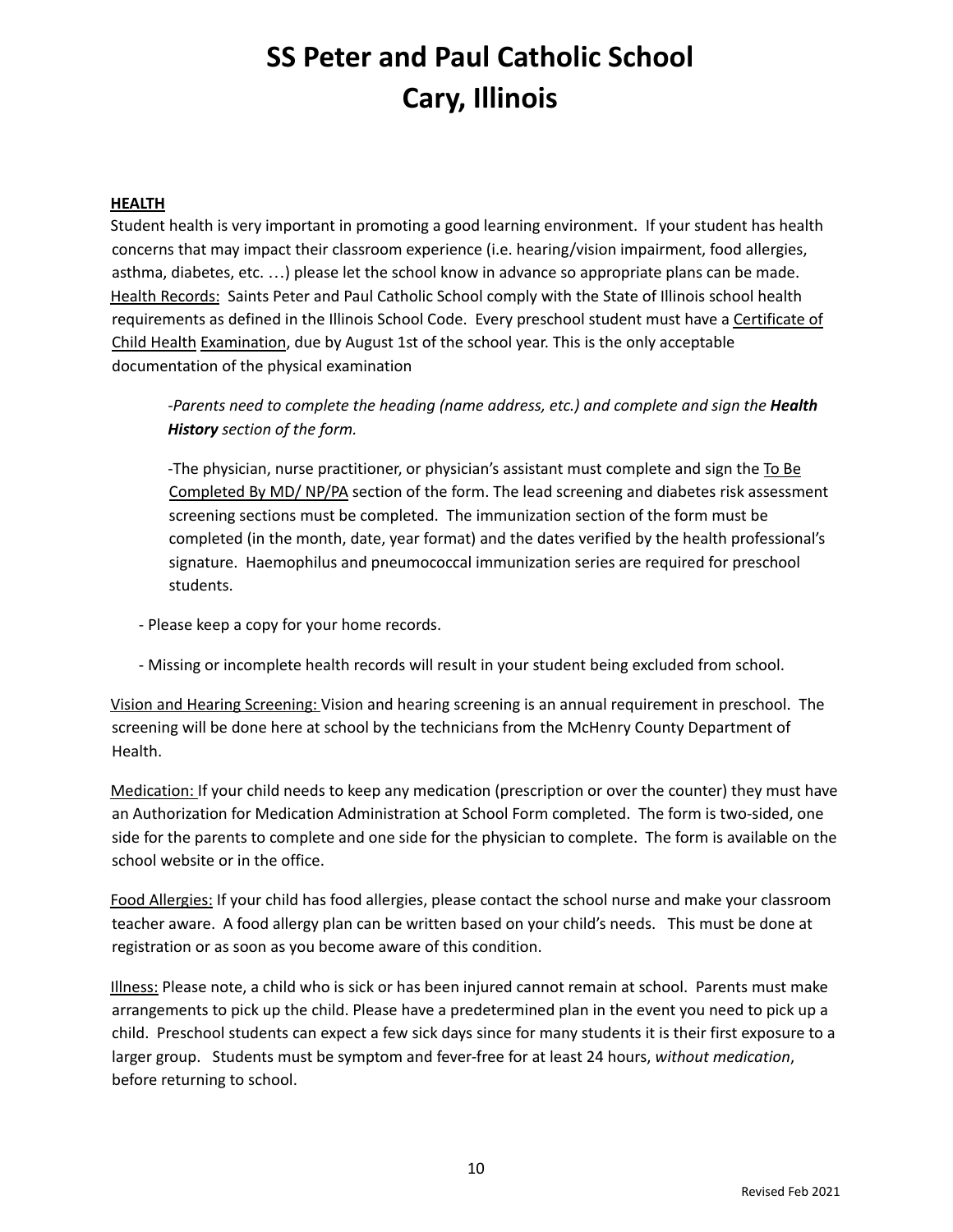#### **ILLNESS**

#### PRESCHOOL EXCLUSION GUIDELINES

Generally, if any of the following conditions apply, exclusion from school should be considered:

-If the student does not feel well enough to participate in usual activities

-If the student requires more care than school personnel are able to provide

-If the student is ill with a potentially contagious illness and exclusion is recommended by a health care provider or local health department

During the Covid-19 Pandemic, SS Peter & Paul Catholic School will follow the Illinois Department of Health Guidelines for safe return to school following any of the Covid-19 symptoms.

| <b>ILLNESS OR SYMPTOM</b>                                                      | <b>EXCLUSION REQUIRED</b>                                                                                                                         |  |  |
|--------------------------------------------------------------------------------|---------------------------------------------------------------------------------------------------------------------------------------------------|--|--|
| <b>Chicken Pox</b>                                                             | Yes, until all blisters have dried and crusted and no fever is present                                                                            |  |  |
| Conjunctivitis (pinkeye-pink)<br>color of eye with yellow/<br>green discharge) | Yes, until after treatment is started. If your health care provider decides<br>not to treat your child a note is needed authorizing their return. |  |  |
| <b>Fever</b>                                                                   | Yes, until student is fever free without medication for 24 hours                                                                                  |  |  |
| <b>Head Lice</b>                                                               | Yes, until the students is nit free                                                                                                               |  |  |
| Impetigo                                                                       | Yes, until 24 hours after treatment is started                                                                                                    |  |  |
| Pertusis (whooping cough)                                                      | Yes, until 5 days of appropriate antibiotic therapy is completed or past<br>infectious period                                                     |  |  |
| Rash - of unknown origin                                                       | Yes, until rash is resolved or medical clearance is given                                                                                         |  |  |
| Ringworm                                                                       | Yes, until antifungal treatment is started                                                                                                        |  |  |
| <b>Strep Throat</b>                                                            | Yes, until 24 hours after antibiotic treatment is started                                                                                         |  |  |
| <b>Staph or Strep skin</b><br>infection (inc. MRSA)                            | Yes, until 48 hours of antibiotic treatment, exclude form sports                                                                                  |  |  |
| <b>Vomiting</b>                                                                | Yes, until 48 hours after the last episode of vomiting                                                                                            |  |  |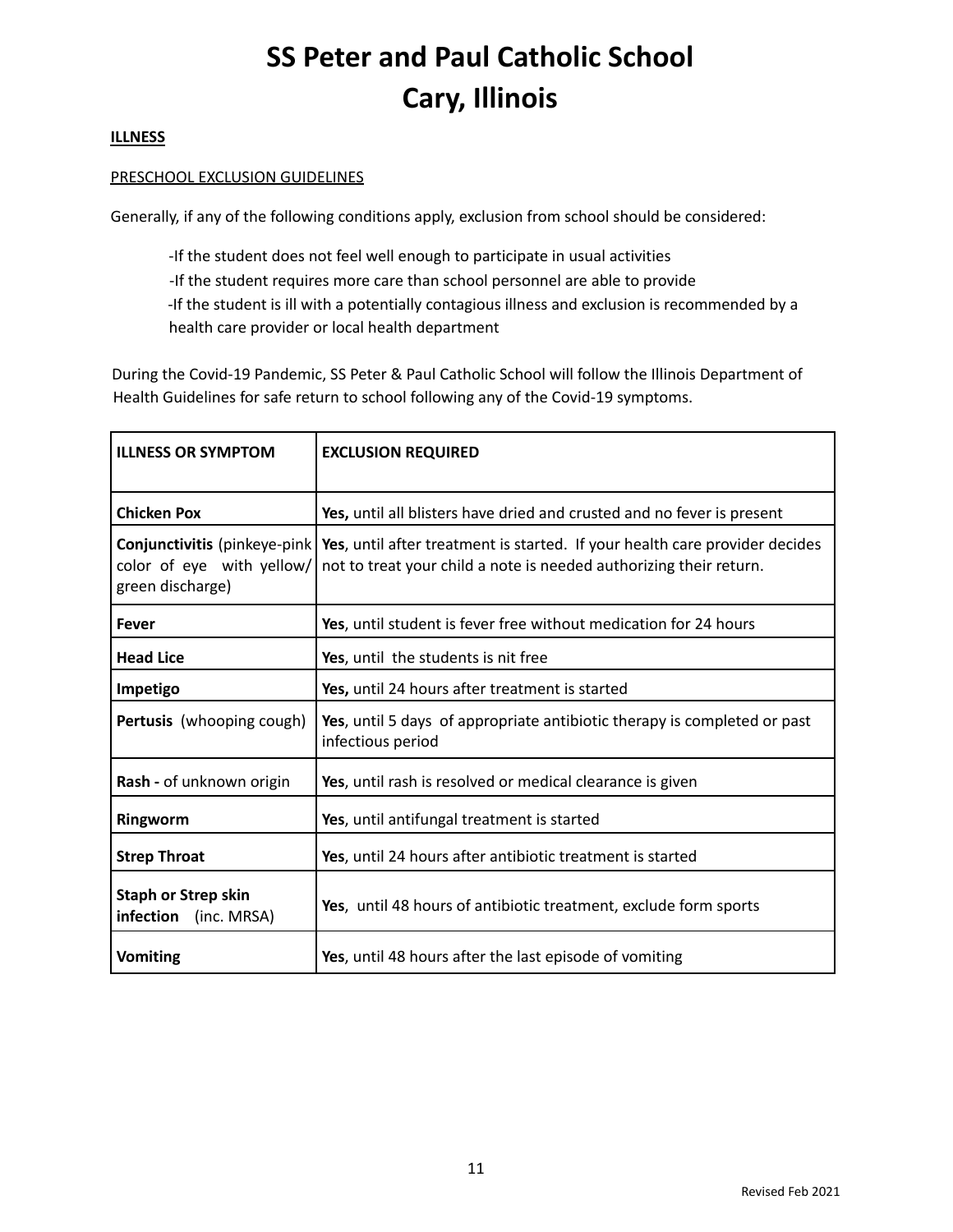#### **KINDERGARTEN READINESS GOALS**

- 1. To have knowledge of God and to develop prayer skills
- 2. To have an openness for learning
- 3. To be able to give first and last names on request
- 4. To be able to recognize his/her name in print
- 5. To be able to tell age
- 6. To be able to count and recognize numbers to 10
- 7. To be able to recognize most upper and lower case letters of the alphabet
- 8. To know four basic shapes—circle, square, rectangle, triangle
- 9. To be able to recognize nine basic colors—red, yellow, blue, green, orange, purple, black, white, brown
- 10. To be able to use scissors correctly and to cut on a line
- 11. To be able to repeat a nursery rhyme, finger play and/or song
- 12. To listen to a story quietly for 5 to 7 minutes
- 13. To be able to share and/or take turns
- 14. To take care of personal needs, and take off and put on clothing items (coats, jackets, etc.).
- 15. To classify by color and shape
- 16. To be able to communicate verbally
- 17. To be able to listen and appreciate music
- 18. To be able to jump, hop, run, walk and go backward and forwards
- 19. To participate in group games
- 20. To show respect for other people and things
- 21. To follow simple directions
- 22. To be able to print first name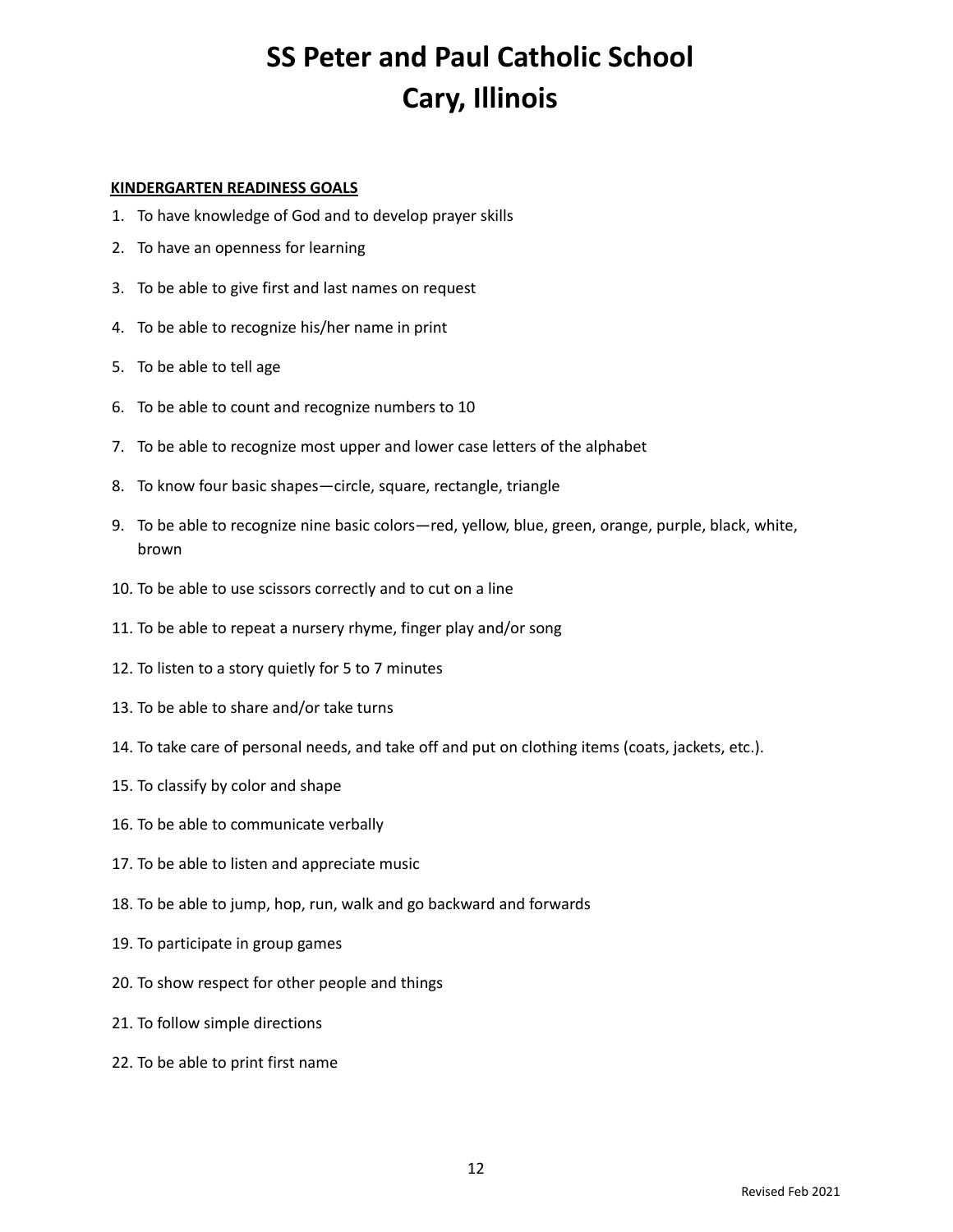#### **MEDICATION**

Do not send aspirin, Tylenol, cough syrup, or any substance containing an active ingredient to school for your child.

We cannot administer any over-the-counter medications without a written statement from your physician.

Any antibiotics or other medicines must be given only as prescribed by your doctor, and a special medication form must be filled out in order for this to be done.

The school nurse administers medicines; all medication must be kept locked in the office medicine cabinet. The school nurse is available from 9:00 am until 2:30 pm.

If medications have been prescribed for your child, do not send him/her to school until he/she has been on the medication for a full 24 hours.

In the case of prescription medication:

- It must be the original container.
- It must have a prescription label.
- It must have the doctor's and child's names.
- It must have a current date and expiration date.
- A calibrated spoon, if appropriate, must accompany it.
- A medication authorization form must be filled out completely.

#### **NAP & REST TIME**

Students will have a brief play period after lunch and then lay down for rest time. Many students will use this time to sleep, so all students need to lay quietly on their rest mat during this time. Rest mats are available for purchase in the school office. A blanket and small pillow are highly recommended. Students may also bring a small stuffed animal or toy they normally sleep with at home. These items should be labeled with the child's name.

#### **PARENT INVOLVEMENT/VOLUNTEERISM**

Volunteering is not required with our preschool program, but parent involvement and volunteerism is encouraged at SS Peter & Paul Catholic School. Once classes are settled into a routine for the school year, parents are welcome to volunteer in the classrooms and for all school activities. If you would like to volunteer, or if you have a special skill, talent, or interest that you are willing to share, please let your child's teacher know.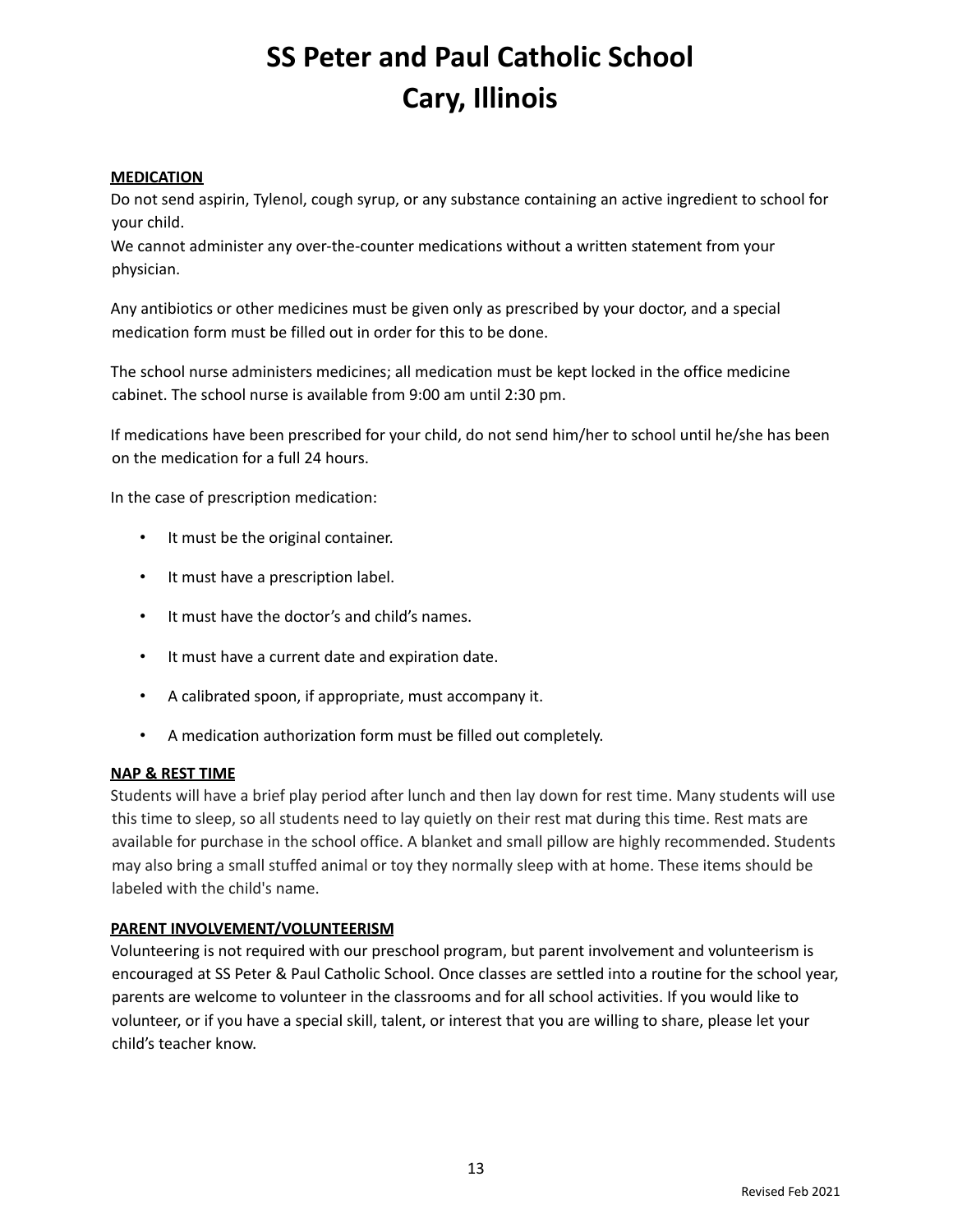Any person entering the building must sign in at the office before going to the classrooms (no matter how short or long the time). All visitors (including parents) must wear visitor nametags while in the building.

Volunteers coming into contact with children must meet the diocesan requirements for volunteers including completion of the Protecting God's Children program (online), signing the Mandated Reporter form, Sexual Misconduct form, and Pastoral Conduct form. These requirements must be met before volunteerism can begin.

#### **PARTIES, BIRTHDAY**

A celebration is important. Classroom parties should be planned in accordance with classroom guidelines. Food items are prohibited. You may bring other items such as stickers, pencils, bubbles, etc. Invitations for home parties will not be distributed at school unless the whole class is invited.

#### **RIGHT TO AMEND**

The Principal retains the right to amend the handbook for just cause. Parents will be notified in writing if changes are made.

#### **SAMPLE DAILY SCHEDULE**

6:30 am -7:45 am: optional before care

8:00 am -11:00 am: class time: circle time, inside/outside learning centers and snack

11:00 am - 2:00 pm: optional Stay & Play - Students attending Drop-In or Scheduled Stay & Play must bring a cold lunch or order a hot lunch (\$4). Students will also have a nap or rest time, and choice time.

2:25 pm - 6:00 pm: optional aftercare.

#### **SEPARATION ANXIETY**

Changes, such as beginning school, camp, swimming lessons, etc., can trigger separation anxiety. Although infrequent, if your child demonstrates anxiety by crying, clinging onto a parent, etc., our staff will assist you through the anxiety.

If you anticipate that your child might experience anxiety on the first day of school you might consider coming to school before the first day and walk your child around the building, the classroom, the playground, and the church campus. Familiarity with surroundings helps minimize anxiety.

Once you drop your child off in the care of the teacher, you need to leave without looking back (including hiding and peeking) or coming back to your child (unless a school staff member calls for your assistance). Experience has taught us that if a parent stays around, and the child is aware of the parent's presence, the child continues to get "worked up." In such cases, the parent will be called and be given an update on their child's disposition.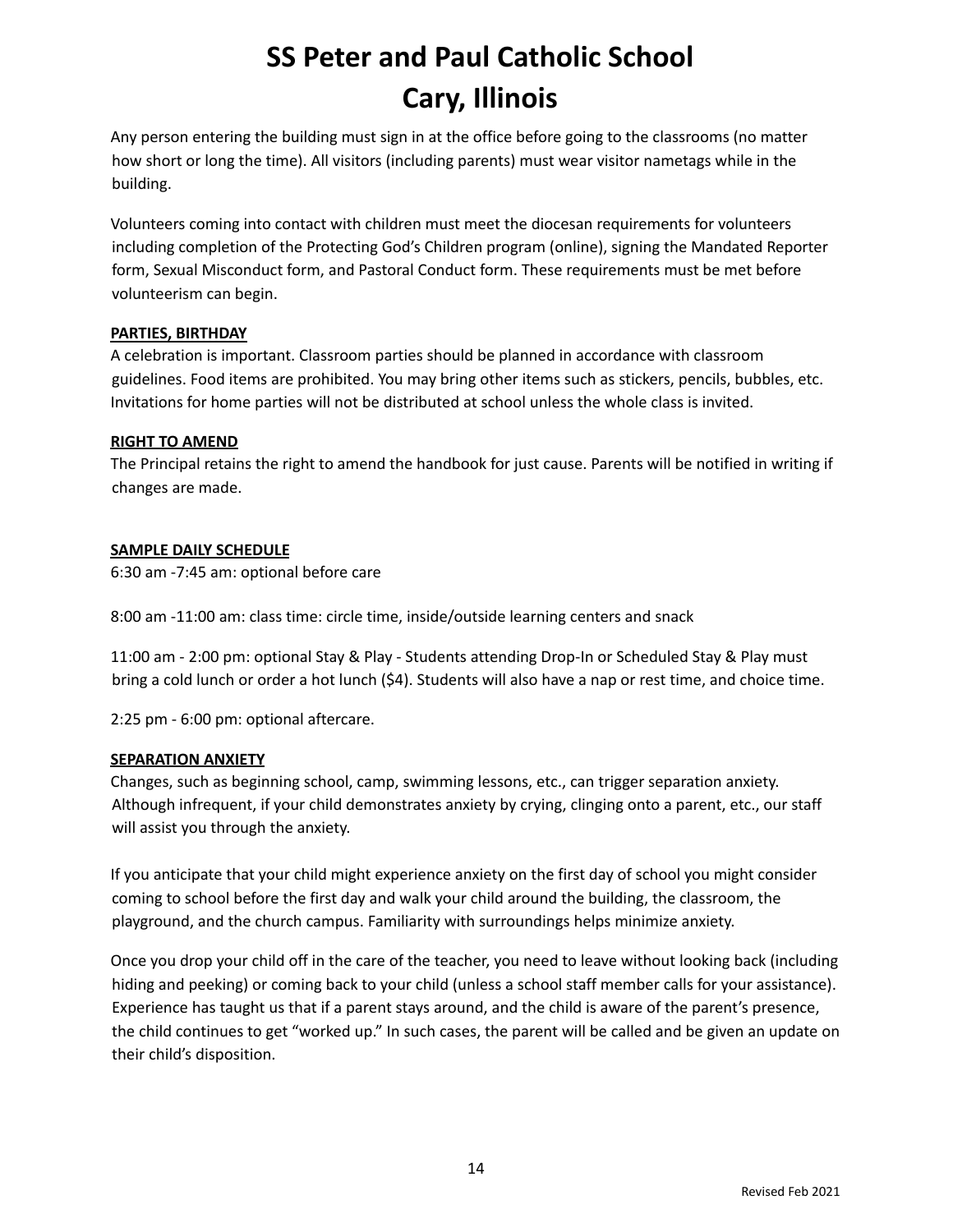#### **TEACHER-PARENT CONFERENCES**

Following the school calendar, formal conferences are scheduled usually in November. Parents may request a teacher conference anytime during the school year.

#### **TOYS**

No toys from home should be brought to school unless for a birthday, show and tell, or theme related to class activities. The school does not assume responsibility for toys or other items brought from home. When in doubt ask your child's teacher. Please label all items brought into school.

At SS Peter & Paul Catholic School we realize that children play games like police, war, or space-age warfare. However, the school's policy is that such games not be part of the school experience. At SS Peter & Paul Catholic School toy weapons of any sort are not allowed at school. The preschool teachers reserve the right to determine the appropriateness of toys.

#### **TUITION – Billed for 10 months from August - May**

|                 |                |                        |                    | Cost for              |
|-----------------|----------------|------------------------|--------------------|-----------------------|
|                 |                |                        |                    | Preschool &           |
|                 |                |                        | Cost per Month     | <b>Scheduled Stay</b> |
| Program         | # of Days      | <b>Preschool Hours</b> | for Preschool Only | Play $(8:00 - 2:00)$  |
| PK <sub>2</sub> | 1              | $9:00$ am $-11:00$ am  | \$80               | N/A                   |
| Junior 3        | $\overline{2}$ | $8:00$ am $-11:00$ am  | \$185              | \$285                 |
| <b>PK3</b>      | $\overline{2}$ | $8:00$ am - 11:00am    | \$185              | \$285                 |
| PK 3 & 4        | 3              | $8:00$ am - 11:00am    | \$225              | \$375                 |
| PK 3 & 4        | 4              | $8:00$ am - 11:00am    | \$265              | \$465                 |
| PK 3 & 4        | 5              | $8:00$ am - 11:00am    | \$305              | \$555                 |